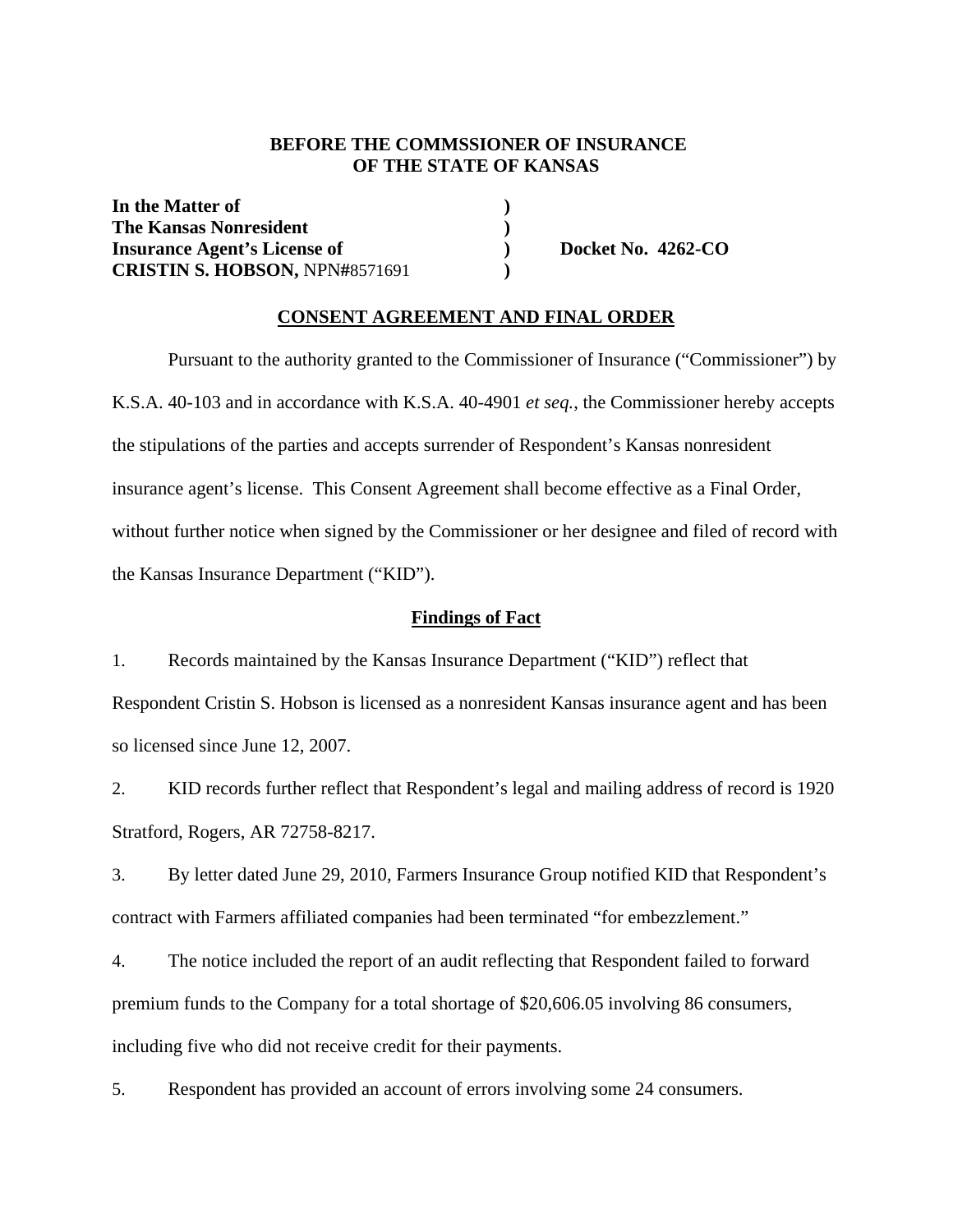6. On or about October 26, 2010, Respondent notified KID of her change of address, from Missouri to Arkansas, and voluntarily returned her Kansas license.

7. Respondent denies the allegations but stipulates that evidence obtained through the audit would support the foregoing facts.

8. Respondent understands her right to have a hearing on the facts and disposition in

accordance with the provisions of the Kansas Administrative Procedure Act, K.S.A. 77-501 *et* 

*seq.*, and to seek review of an adverse order in this matter pursuant to the Kansas Judicial

Review Act, K.S.A. 77-601 *et seq*.

9. Respondent expressly waives hearing.

10. Respondent further waives administrative and judicial review.

11. KID agrees to accept surrender of Respondent's license and close its investigation

without further action in consideration for Respondent's stipulations.

#### **Applicable Law**

12. K.S.A. 40-4909(a) provides, in relevant part:

"The commissioner may deny, suspend, revoke or refuse renewal of any license issued under this act if the commissioner finds that the applicant or license holder has. . .

(4) Improperly withheld, misappropriated or converted any moneys or properties received in the course of doing insurance business. . . . [or]

(8) Used any fraudulent, coercive, or dishonest practice, or demonstrated any incompetence, untrustworthiness or financial irresponsibility in the conduct of business in this state or elsewhere. . . ." K.S.A. 40-4909(a).

13. Voluntary surrender of a license does not deprive the Commissioner of jurisdiction or right to institute or proceed with disciplinary action. K.S.A. 40-4909(e).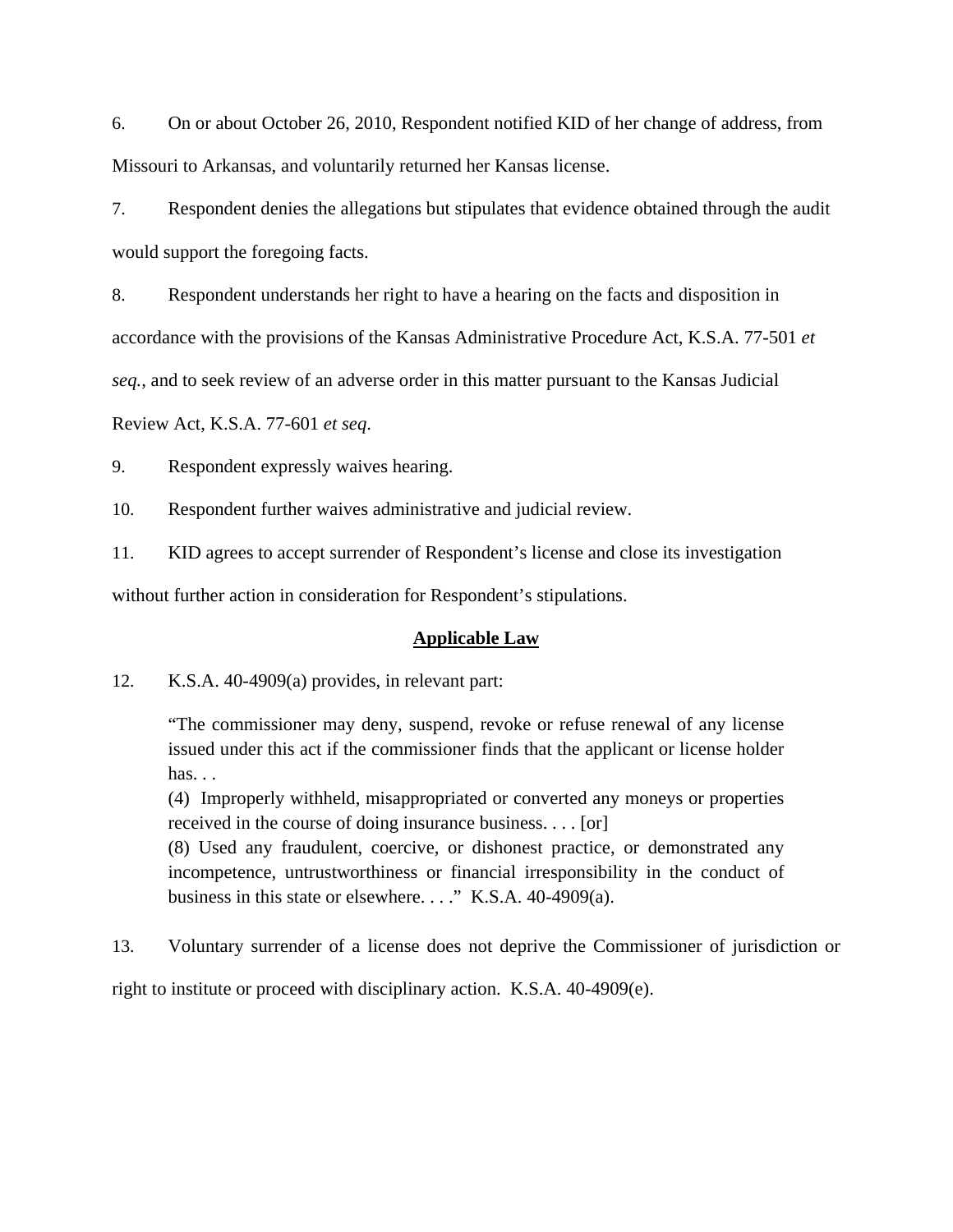#### **Conclusions of Law**

14. The Commissioner has jurisdiction over Respondent as well as the subject matter of this proceeding, and such proceeding is held in the public interest.

15. The Commissioner finds, based on the facts contained in paragraphs 4 and 5, that sufficient evidence exists to support action against Respondent's license pursuant to K.S.A. 40- 4909(a) because it appears Respondent has, either erroneously and irresponsibly or intentionally, failed to deposit premium funds according to the requirements of her contract with Farmers.

16. The Commissioner further concludes that accepting surrender of Respondent's license would adequately protect the interests of the insurer and the insurable interests of the public.

#### **Stipulation**

The undersigned stipulates and agrees to the above findings fact and conclusions of law and waives her rights to administrative hearing and judicial review of the Commissioner's Order.

> Cristin S. Hobson Date Respondent

\_\_\_\_\_\_\_\_\_\_\_\_\_\_\_\_\_\_\_\_\_\_\_ \_\_\_\_\_\_\_\_\_\_\_

Prepared by:

Brenda J. Clary Staff Attorney

\_\_\_\_\_\_\_\_\_\_\_\_\_\_\_\_\_\_\_\_\_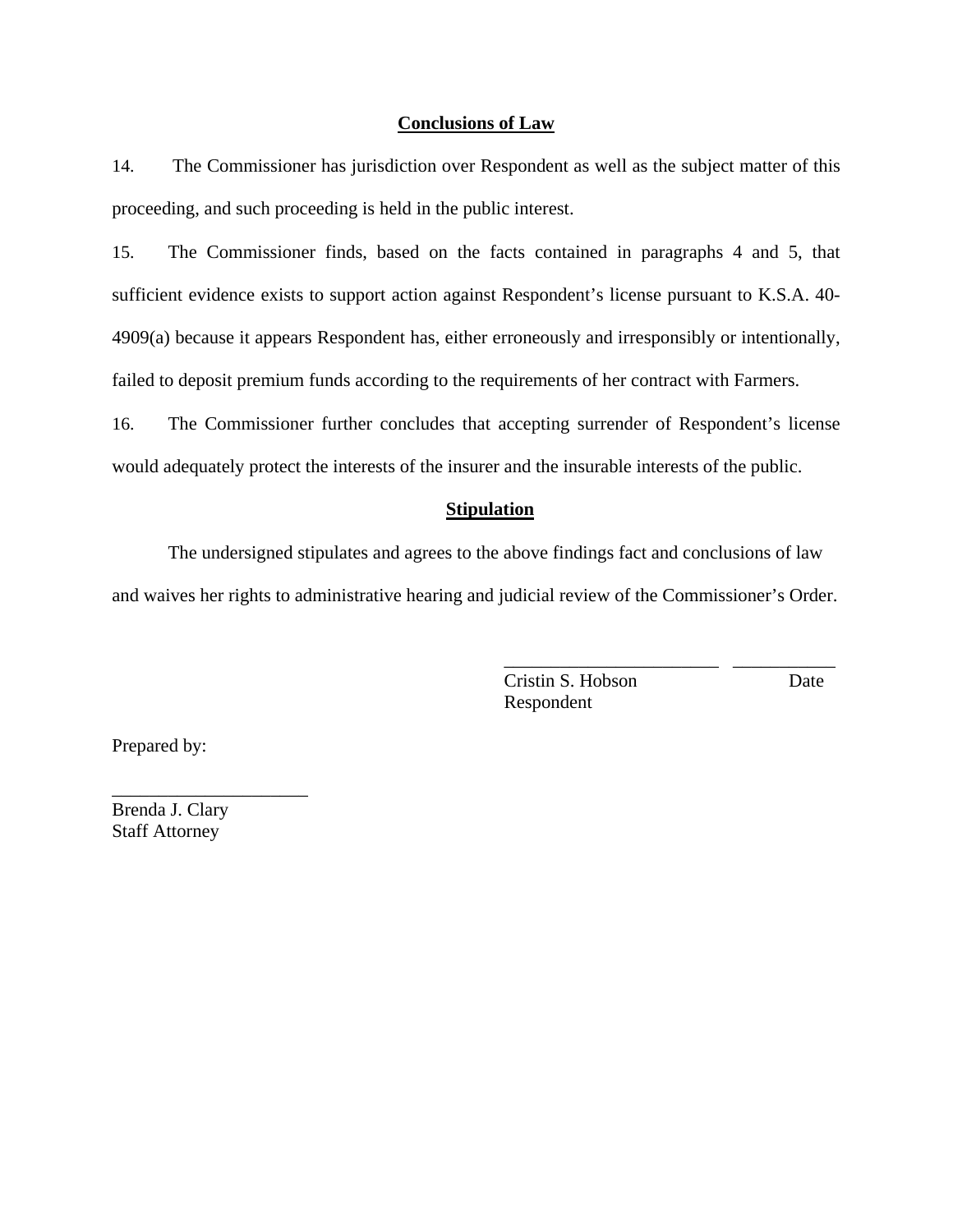## **IT IS THEREFORE ORDERED BY THE COMMISSIONER OF INSURANCE**

**that the Kansas nonresident insurance agent's license of Cristin S. Hobson is terminated by surrender, and Cristin S. Hobson shall not sell, solicit, or negotiate contracts of insurance within the state of Kansas from and after the effective date of this order.** 

**IT IS SO ORDERED THIS \_\_21st\_\_\_ DAY OF \_\_\_\_\_\_January\_\_\_\_\_\_\_\_ 2010, IN THE CITY OF TOPEKA, COUNTY OF SHAWNEE, STATE OF KANSAS.** 



\_/s/ Sandy Praeger\_\_\_\_\_\_\_\_\_\_\_\_\_\_\_\_\_\_\_\_\_ Sandy Praeger Commissioner of Insurance

BY:

 $\angle$ s/ Robert M. Tomlinson $\angle$ Robert M. Tomlinson Assistant Commissioner of Insurance Presiding Officer

**NOTICE:** In the event Respondent files a petition for judicial review, it must be filed within 30

days of service of this order, and pursuant to K.S.A. 77-613(e), the agency officer to be served

on behalf of the Kansas Insurance Department is:

John W. Campbell, General Counsel Kansas Insurance Department 420 S.W. 9th Street Topeka, Kansas 66612